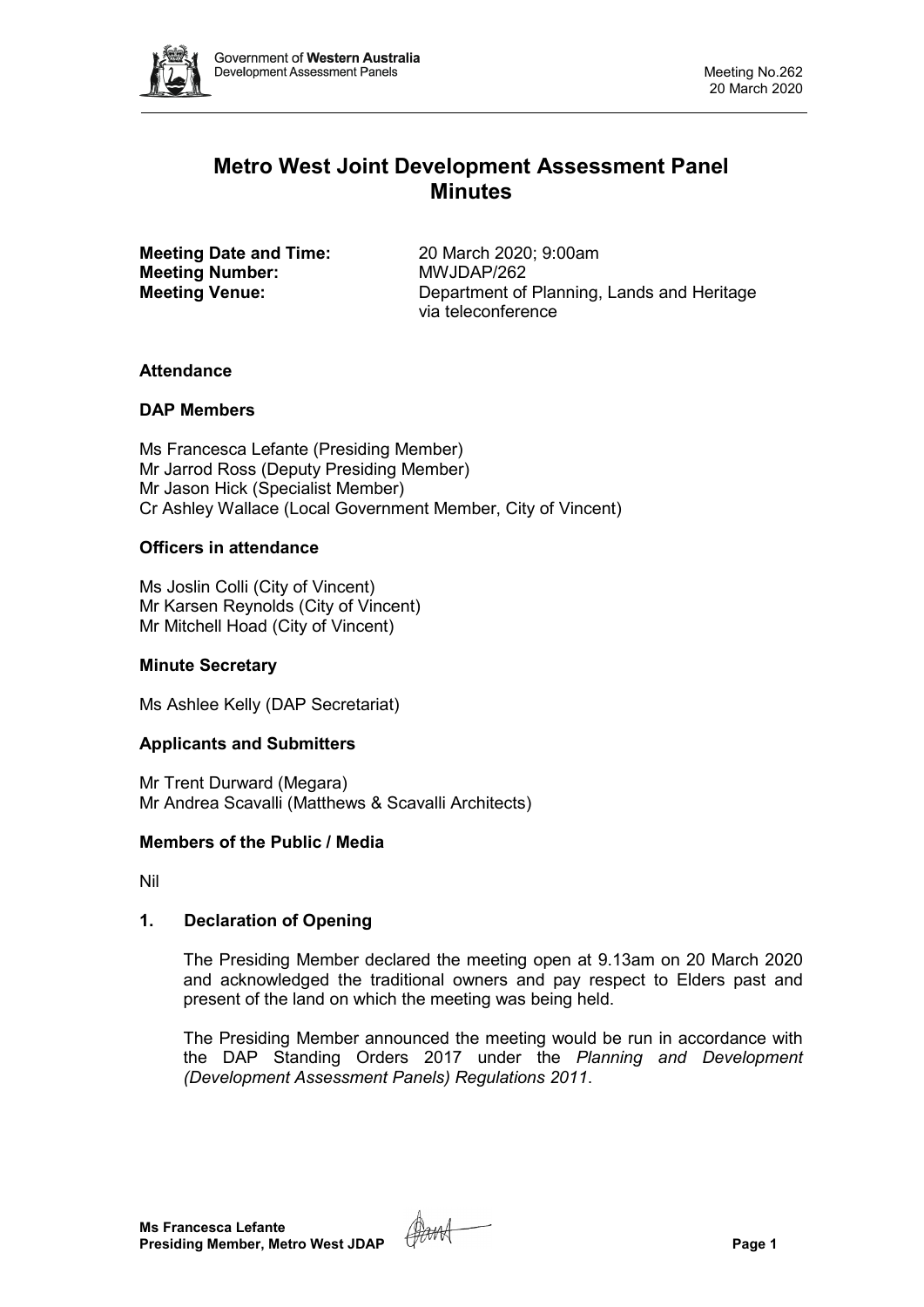

The Presiding Member advised that in accordance with Section 5.16 of the DAP Standing Orders 2017 which states *'A person must not use any electronic, visual or audio recording device or instrument to record the proceedings of the DAP meeting unless the Presiding Member has given permission to do so.',* the meeting would not be recorded.

# **2. Apologies**

Cr Joshua Topelberg (Local Government Member, City of Vincent) Cr Dan Loden (Local Government Member, City of Vincent)

# **3. Members on Leave of Absence**

Nil

#### **4. Noting of Minutes**

DAP members noted that signed minutes of previous meetings are available on the [DAP website.](https://www.dplh.wa.gov.au/about/development-assessment-panels/daps-agendas-and-minutes)

#### **5. Declaration of Due Consideration**

All members declared that they had duly considered the documents.

#### **6. Disclosure of Interests**

Nil

# **7. Deputations and Presentations**

**7.1** The City of Vincent Officers responded to questions from the panel in relation to Item 9.1.

# **8. Form 1 – Responsible Authority Reports – DAP Application**

Nil

#### **9. Form 2 – Responsible Authority Reports – Amending or cancelling DAP development approval -**

| Mixed Use Development comprising of 32<br>Multiple Dwellings, 15 Offices, One<br>Restaurant/Café and One Shop |
|---------------------------------------------------------------------------------------------------------------|
| Proposed Amendments to Plans                                                                                  |
| Leederville Property Investment Unit Trust                                                                    |
|                                                                                                               |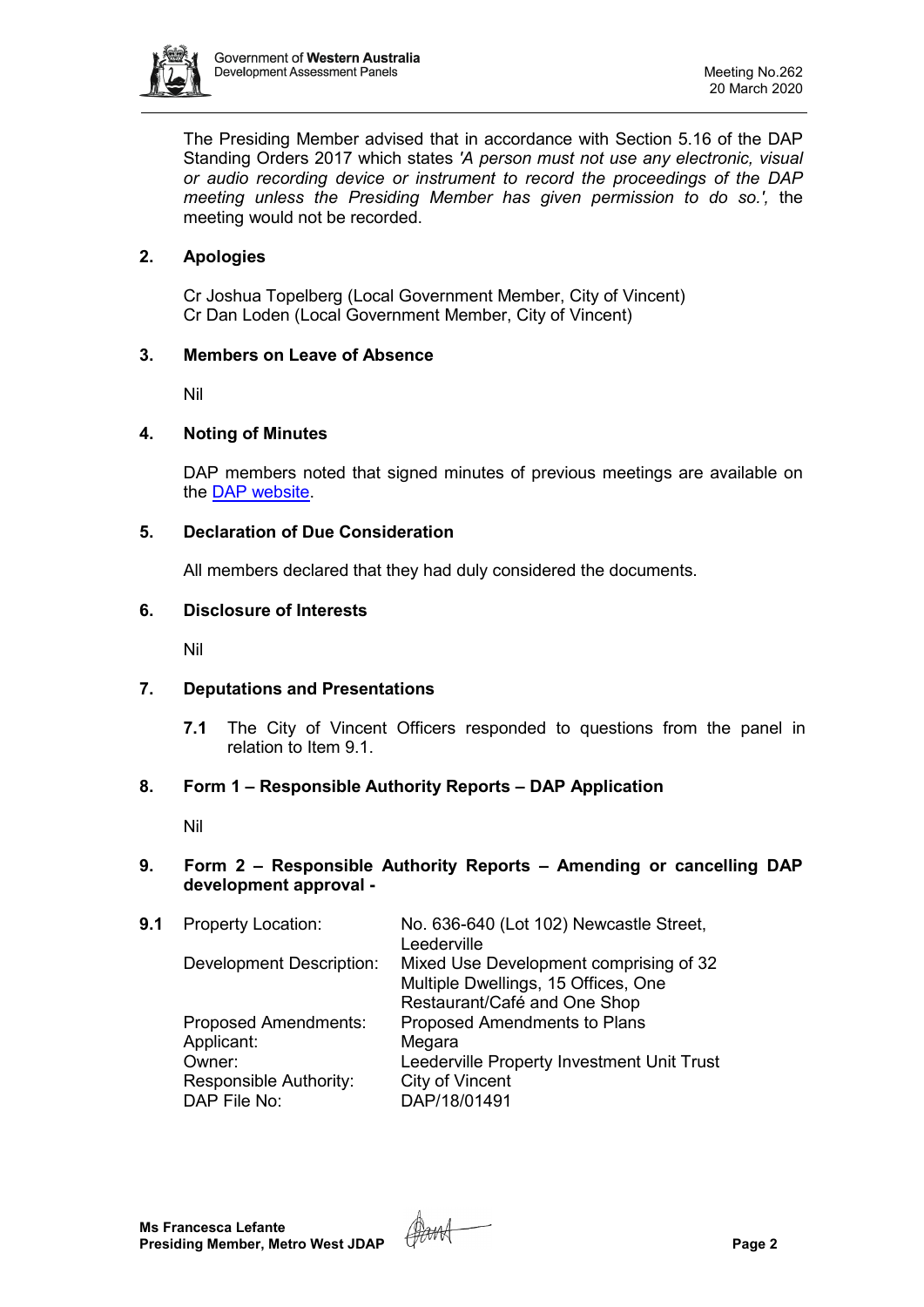

# **REPORT RECOMMENDATION**

**Moved by:** Mr Jarrod Ross **Seconded by:** Mr Jason Hick

- 1. **Accept** that the DAP Application reference DAP/18/01491 as detailed on the DAP Form 2 dated 20 December 2019 is appropriate for consideration in accordance with regulation 17 of the *Planning and Development (Development Assessment Panels) Regulations 2011*; and
- 2. **Approve** the DAP Application reference DAP/18/01491 as detailed on the DAP Form 2 date 20 December 2019 in accordance with Clause 77 of Schedule 2 (Deemed Provisions) of the *Planning and Development (Local Planning Schemes) Regulations 2015* and the provisions of the City of Vincent Local Planning Scheme No. 2, for the proposed amendment to the approved development at No. 636-640 Newcastle Street, Leederville, subject to the following conditions:

#### **Amended Conditions**

- 1. All conditions and advice notes detailed on the previous development approval 5.2018.353.1 granted on 14 December 2018 continue to apply to this approval, except as follows:
	- a. Condition 6.1 is amended to read as follows:

*6.1 A minimum of 26 parking bays for the Office, Restaurant/Café and Shop and 45 parking bays for the Multiple Dwellings shall be provided on-site.* 

b. Condition 6.5 is amended to read as follows:

*6.5* Bicycle racks shall be design in accordance with AS2890.3 and installed in the following locations to the satisfaction of the City:

- *Five (5) spaces on the ground floor, with two (2) located within the car parking area and three (3) located adjacent to the landscaped area in the central courtyard; and*
- *35 spaces on the first floor within the car parking area.*

#### **AMENDING MOTION**

**Moved by:** Mr Jason Hick **Seconded by:** Mr Jarrod Ross

That Condition 1 be amended to read as follows:

This decision constitutes development approval only and is valid for a period of three **four** years from the date of approval. If the subject development is not substantially commenced within the two four year period, the approval shall lapse and be of no further effect

#### **The Amending Motion was put and CARRIED UNANIMOUSLY.**

**REASON:** To rectify an administrative error in wording of Condition 1 and allow the applicant more time to commence the development.

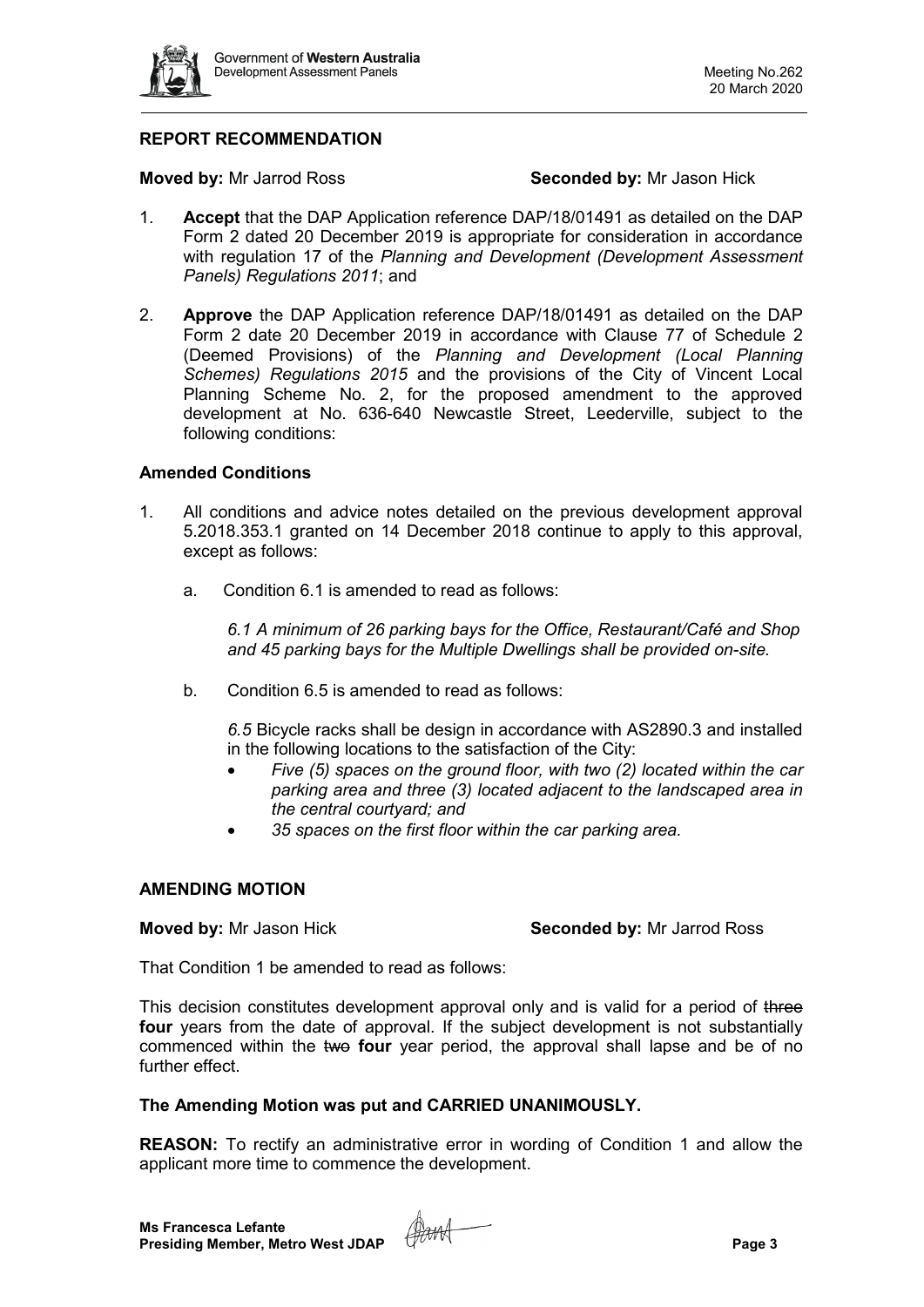

# **REPORT RECOMMENDATION (AS AMENDED)**

- 1. **Accept** that the DAP Application reference DAP/18/01491 as detailed on the DAP Form 2 dated 20 December 2019 is appropriate for consideration in accordance with regulation 17 of the *Planning and Development (Development Assessment Panels) Regulations 2011*; and
- 2. **Approve** the DAP Application reference DAP/18/01491 as detailed on the DAP Form 2 date 20 December 2019 in accordance with Clause 77 of Schedule 2 (Deemed Provisions) of the *Planning and Development (Local Planning Schemes) Regulations 2015* and the provisions of the City of Vincent Local Planning Scheme No. 2, for the proposed amendment to the approved development at No. 636-640 Newcastle Street, Leederville, subject to the following conditions:

#### **Amended Conditions**

- 1. All conditions and advice notes detailed on the previous development approval 5.2018.353.1 granted on 14 December 2018 continue to apply to this approval, except as follows:
- a. Condition 1 to read as follows:

*This decision constitutes development approval only and is valid for a period of four years from the date of approval. If the subject development is not substantially commenced within the four year period, the approval shall lapse and be of no further effect.* 

b. Condition 6.1 is amended to read as follows:

*6.1 A minimum of 26 parking bays for the Office, Restaurant/Café and Shop and 45 parking bays for the Multiple Dwellings shall be provided on-site.* 

c. Condition 6.5 is amended to read as follows:

*6.5* Bicycle racks shall be design in accordance with AS2890.3 and installed in the following locations to the satisfaction of the City:

- *Five (5) spaces on the ground floor, with two (2) located within the car parking area and three (3) located adjacent to the landscaped area in the central courtyard; and*
- *35 spaces on the first floor within the car parking area.*

# **The Report Recommendation (as amended) was put and CARRIED UNANIMOUSLY.**

**REASON:** In accordance with details contained in the Responsible Authority Report and Amending Motions.